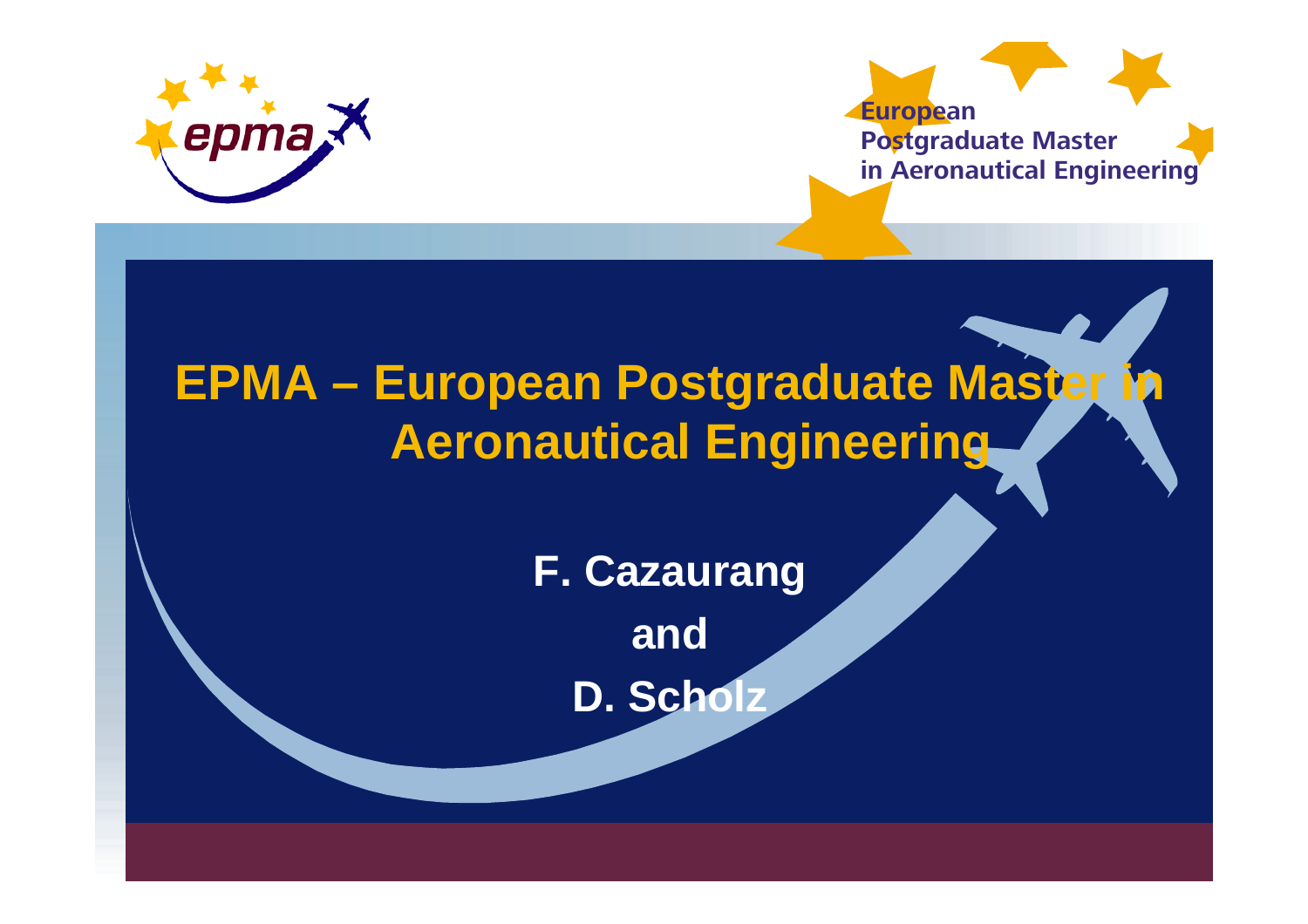



**Part time study programme Joint European master programme Awards joint/double master degree Funded by European Commission Target group: Graduates with**• **aeronautical or related engineering degree**  • **minimum of 4 years of academic training (or equivalent credits) and** • **some years of relevant industry experience**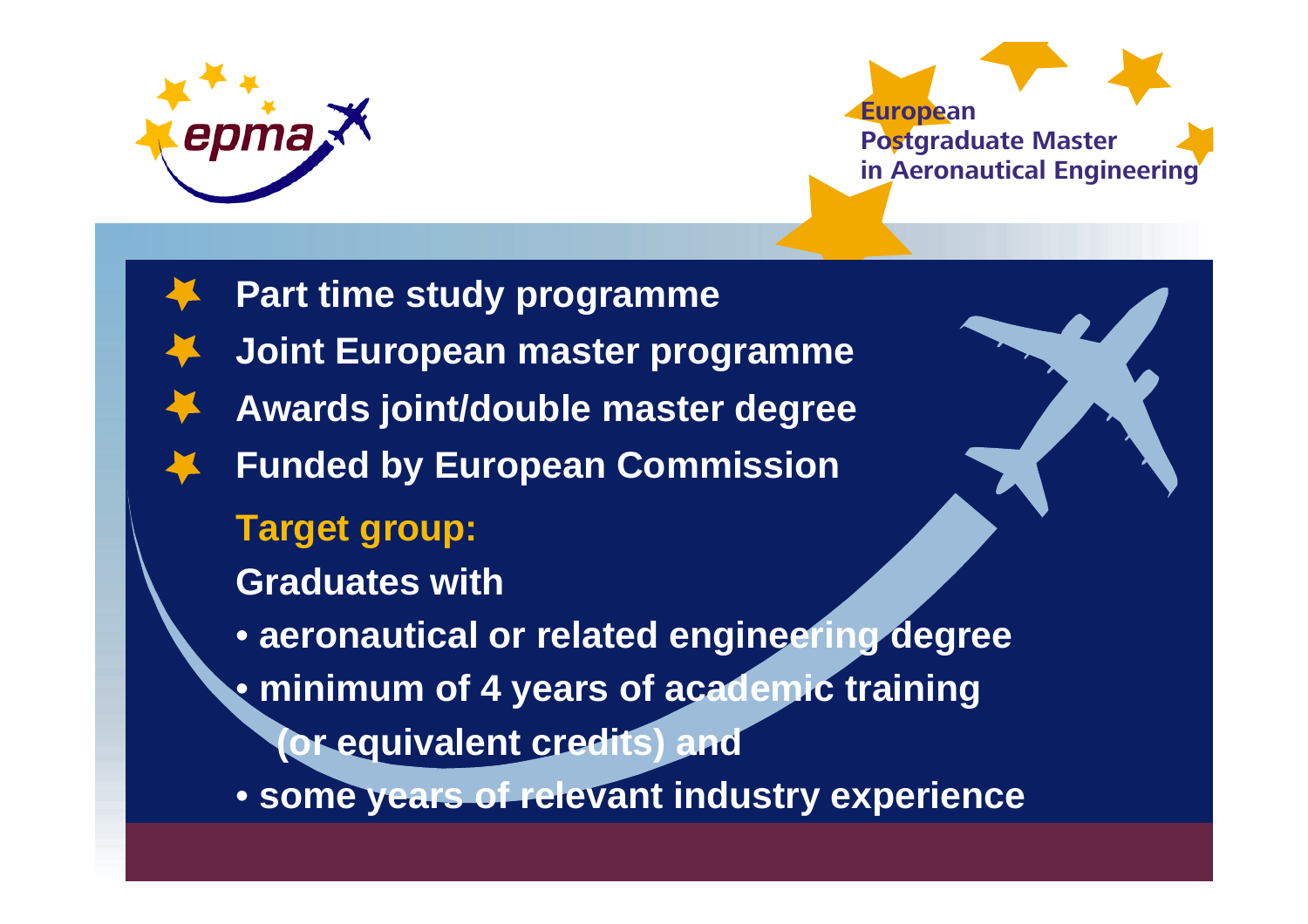



## **Contents**

- **1. Rationale and Background**
- **2. Partner Universities**
- **3. Aims and Objectives**
- **4. Target Groups and Entry Requirements**
- **5. Structure and Organisation**
- **6. Pedagogical and Didactical Approaches**
- **7. Quality Assurance Mechanisms**
- **8. Joint and Double Degree**
- **9. Contracts and Examination Regulations**
- **10. Degree Accreditation and Dissemination**
- **11. Corporate Design**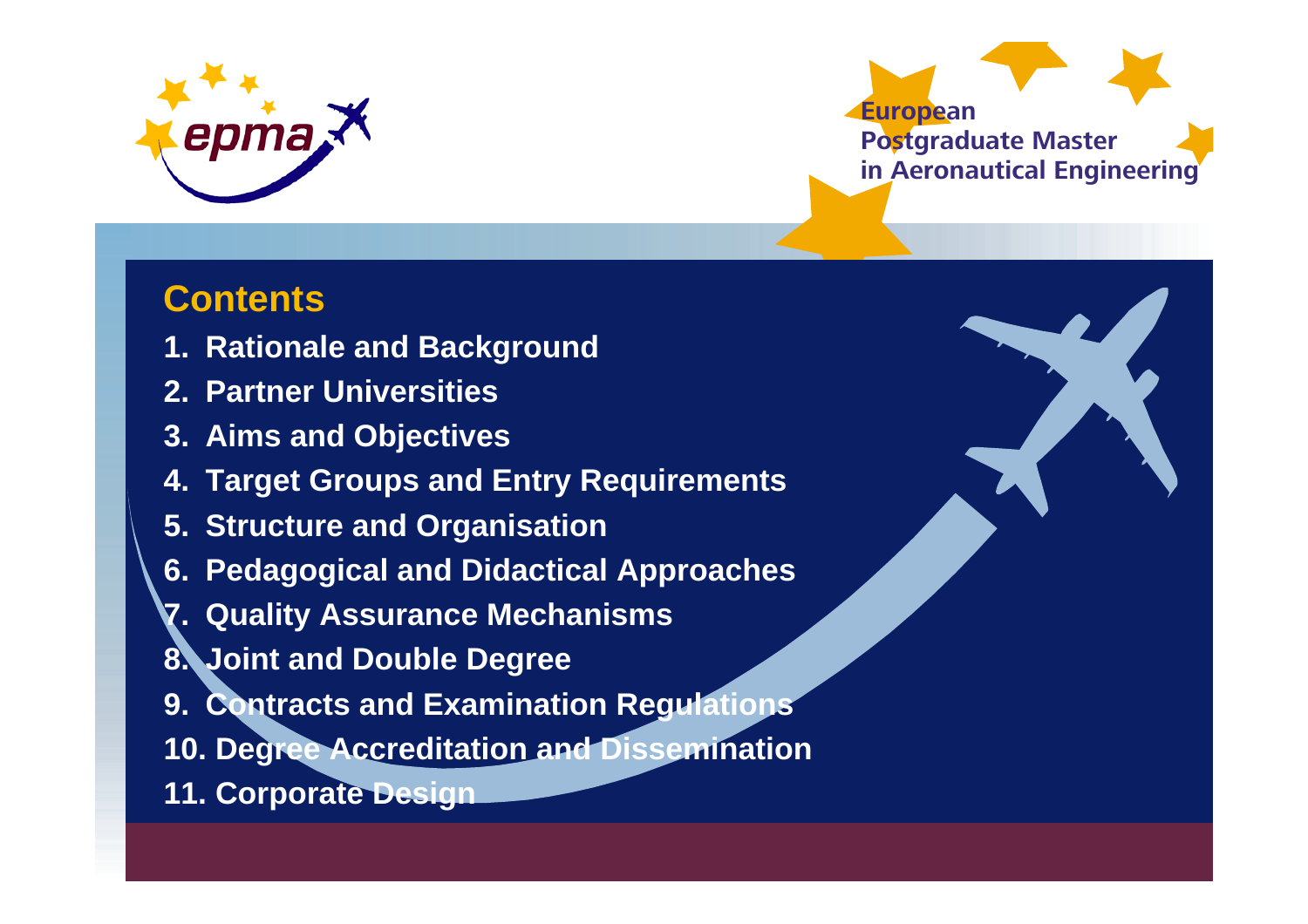

•



## **1. Rationale and Background**

#### **Dramatic shortage of qualified aviation engineers:**

- •**big well known projects are A380, A400M and A350 XWB**
- •**new Airbus projects (new single aisle)**
- •**other projects (Dassault Falcon 7X )**
- •**Demand from suppliers and engineering offices all over Europe**
- **"renewal rate" of 500 engineers each year at Airbus**
- • **Hamburg government established a task force: "Qualifizierungsoffensive Luftfahrtindustrie"**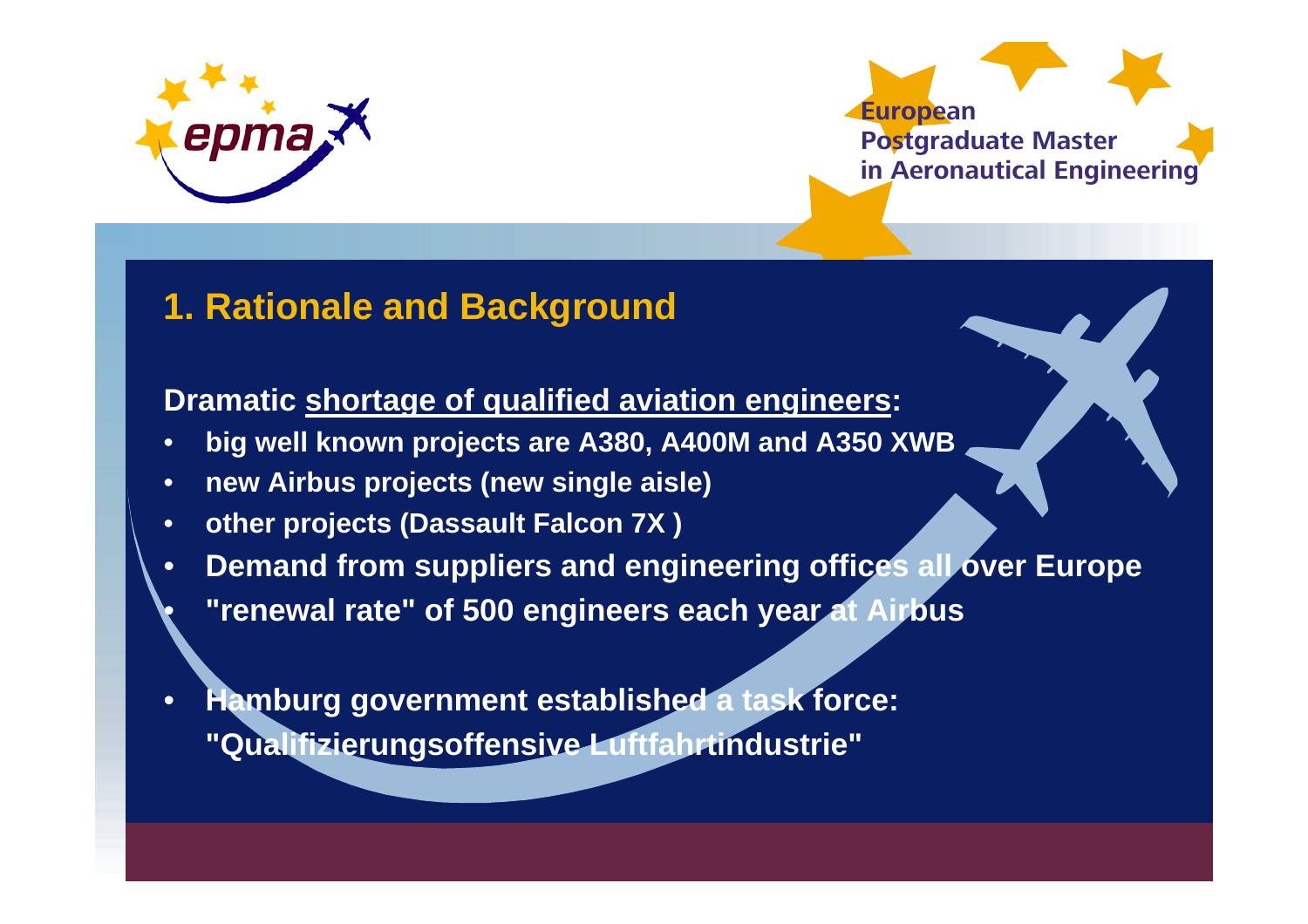



## **2. Partner Universities**

- **Hochschule für Angewandte Wissenschaften Hamburg**
- **Katholieke Hogeschool Brugge - Oostende**
- **Université Bordeaux 1**

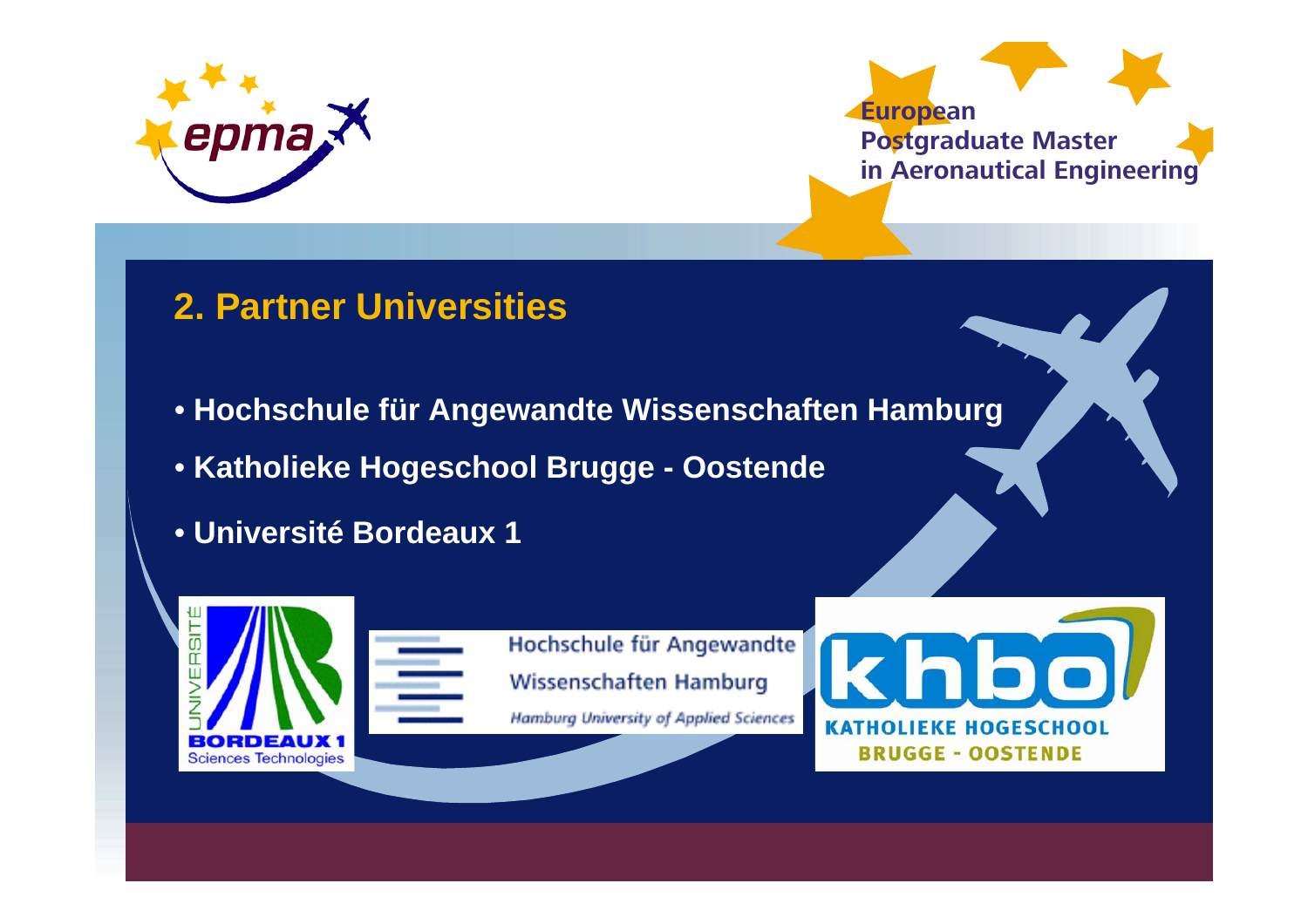

 $\bullet$ 



## **3. Aims and Objectives**

- •**Support Life Long Learning (LLL)**
- • **Support student's ambitions to go for a further degree while continuing at work**
- •**Deliver short courses**
- • **Combine academia's and industry's expertise**
	- **Provide an international dimension for students (and lecturers)**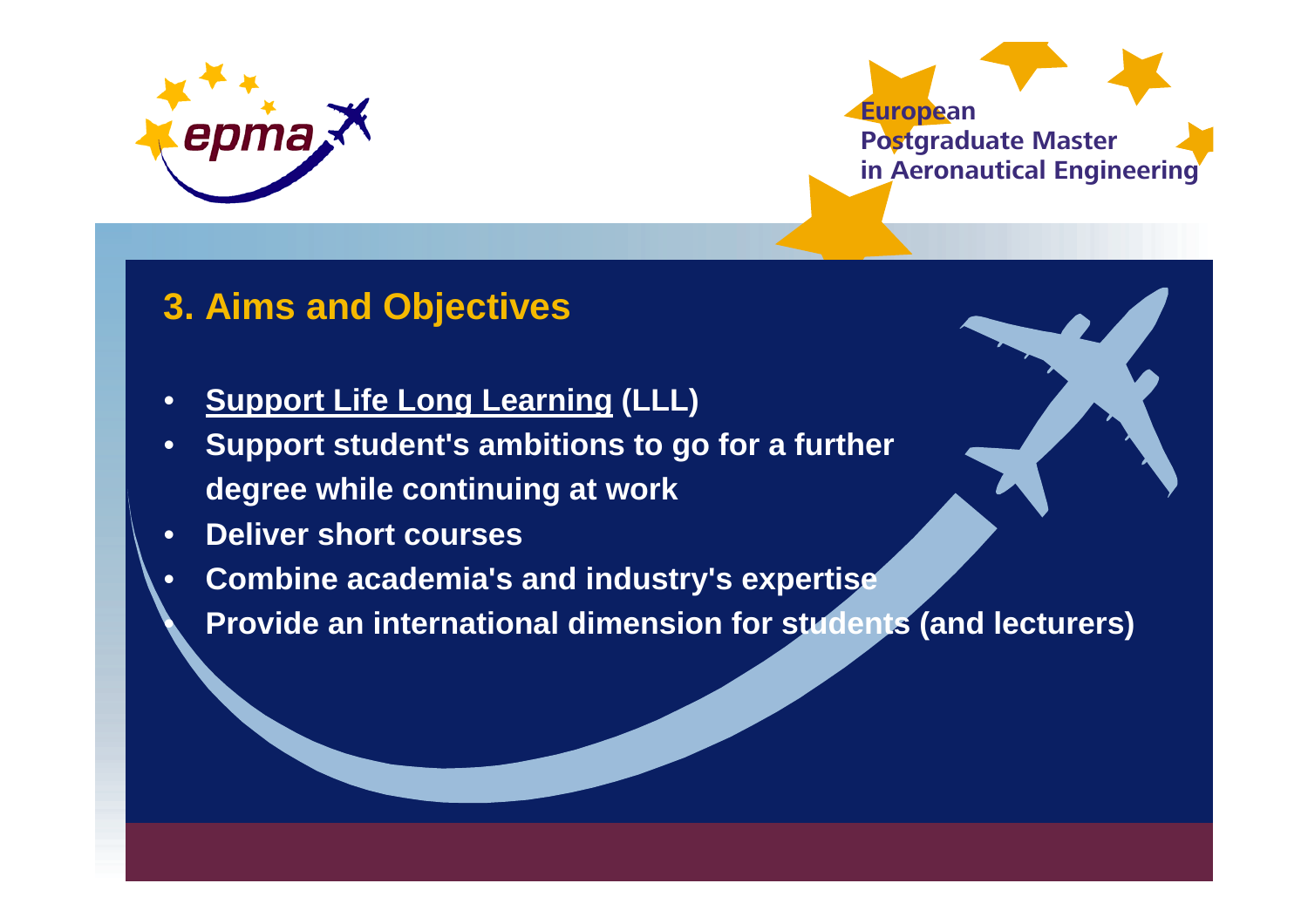



## **3. Aims and Objectives**

### **Address key points of the Bologna process :**

- •**Diploma Supplement**
- •**Two-cycle system: Bachelor and Master**
- •**Accumulation and transfer of credits: ECTS**
- •**Mobility**

 $\bullet$ 

- **Cooperation in quality assurance**
- •**European dimension**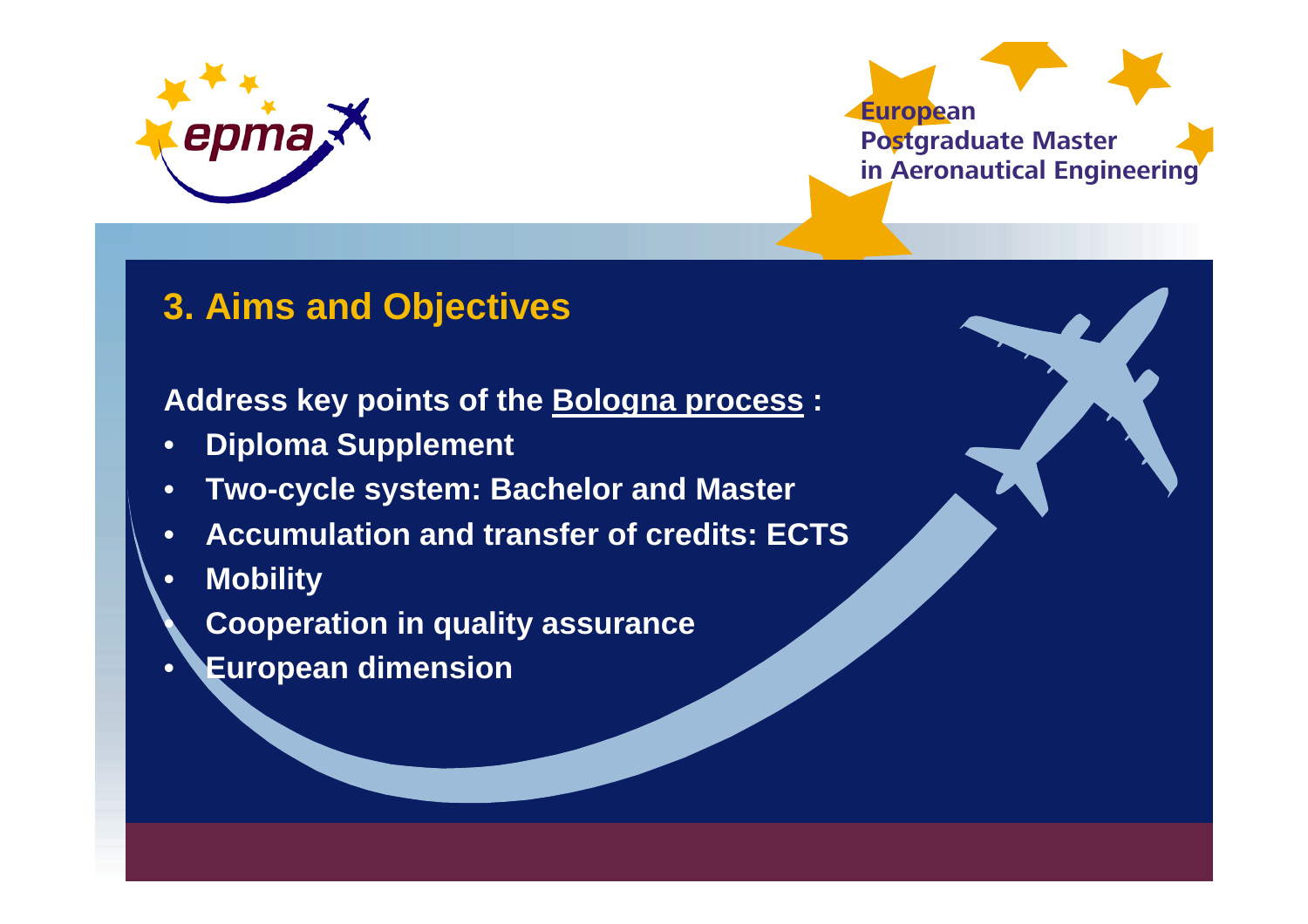



## **3. Aims and Objectives**

#### **Further intentions:**

- •**teach innovative subjects**
- •**follow innovative pedagogical and didactical approaches**
- •**collaboration between academia and industry in teaching**
- • **include new European member states (Romania and Hungary) as "associated partner"**
- • **include universities from other Airbus countries (Great Britain, Spain) as "associated partner"**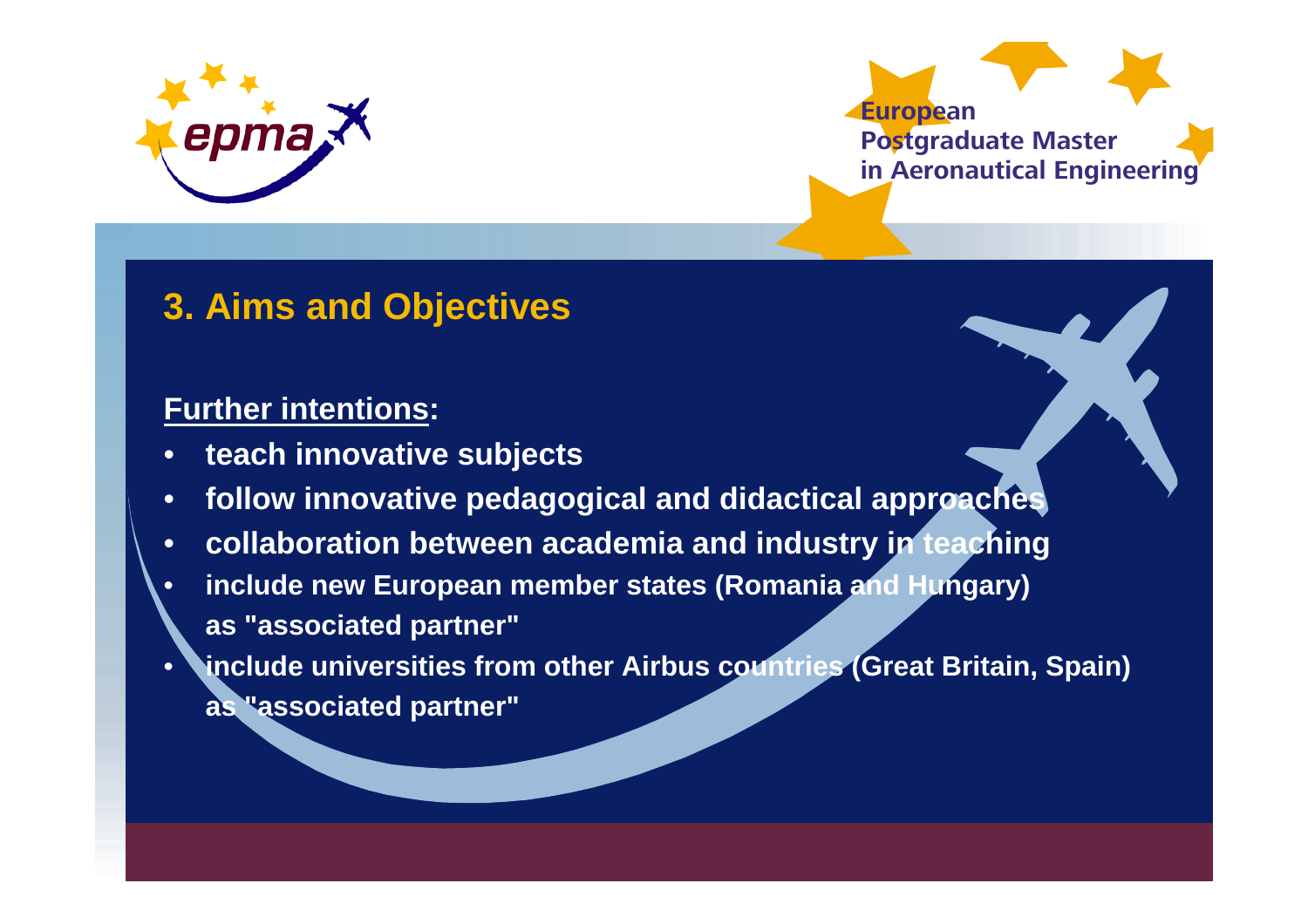



## **4. Target Groups and Entry Requirements**

### **Target group:**

 $\bullet$ 

- •**Students at graduate level (on degree programme)**
- •**Life Long Learners (on single Short Courses)**

### **Entry requirements (degree programme):**

- **240 ECTS (or equivalent)**
	- • **for participants from UB1 or KHBO 240 ECTS have to be obtained after finishing with a first Master Degree (M1)**
	- • **for participants from HAW a 7-semester-Bachelor is required and additional relevant work experience.**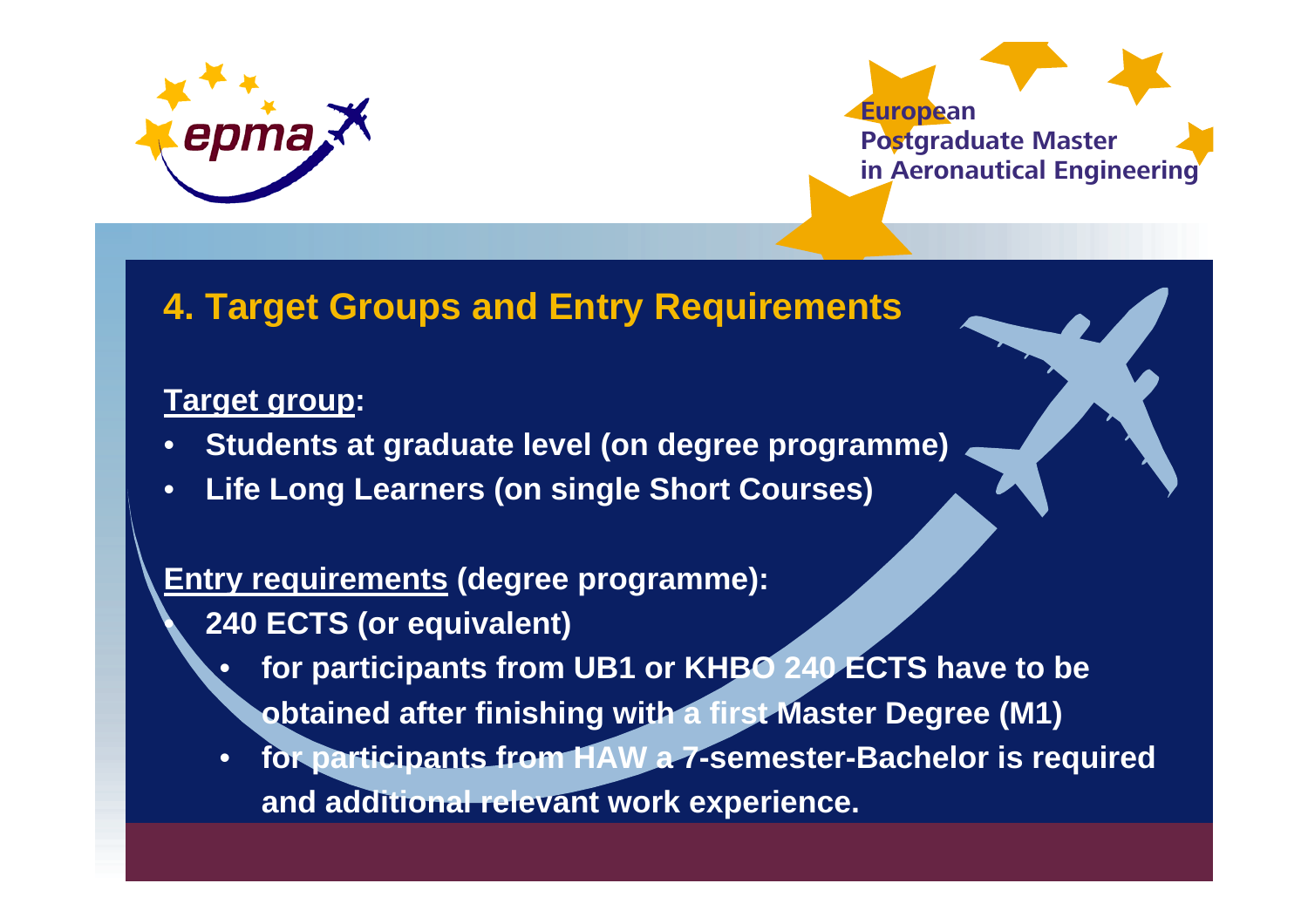



| Consecutive Bachelor / Master |                |    |                   |                |                 | Postgraduate<br>Master |                                        |
|-------------------------------|----------------|----|-------------------|----------------|-----------------|------------------------|----------------------------------------|
|                               | Semester       |    | <b>ECTS</b>       | UB1            | <b>HAW</b>      | <b>EPMA</b>            |                                        |
| Master                        | 4              | 30 |                   | M 2            |                 | 60 ECTS                |                                        |
|                               | 3              | 30 | 120               |                | Master          |                        |                                        |
|                               | $\overline{2}$ | 30 | Ш<br>$\mathbb{N}$ | M <sub>1</sub> |                 |                        |                                        |
|                               | 1              | 30 |                   |                |                 | entry                  |                                        |
| Bachelor                      | 6              | 30 |                   | L3             |                 | requirements:          |                                        |
|                               | 5              | 30 |                   |                |                 | 240<br><b>ECTS</b>     |                                        |
|                               | 4              | 30 | $\frac{60}{2}$    |                | <b>Bachelor</b> |                        |                                        |
|                               | 3              | 30 | Ш<br>Ñ            | L <sub>2</sub> |                 |                        | <b>Entry requirements</b><br>for EPMA: |
|                               | $\overline{2}$ | 30 |                   |                |                 |                        |                                        |
|                               | 1              | 30 |                   | L <sub>1</sub> |                 |                        | <b>240 ECTS</b>                        |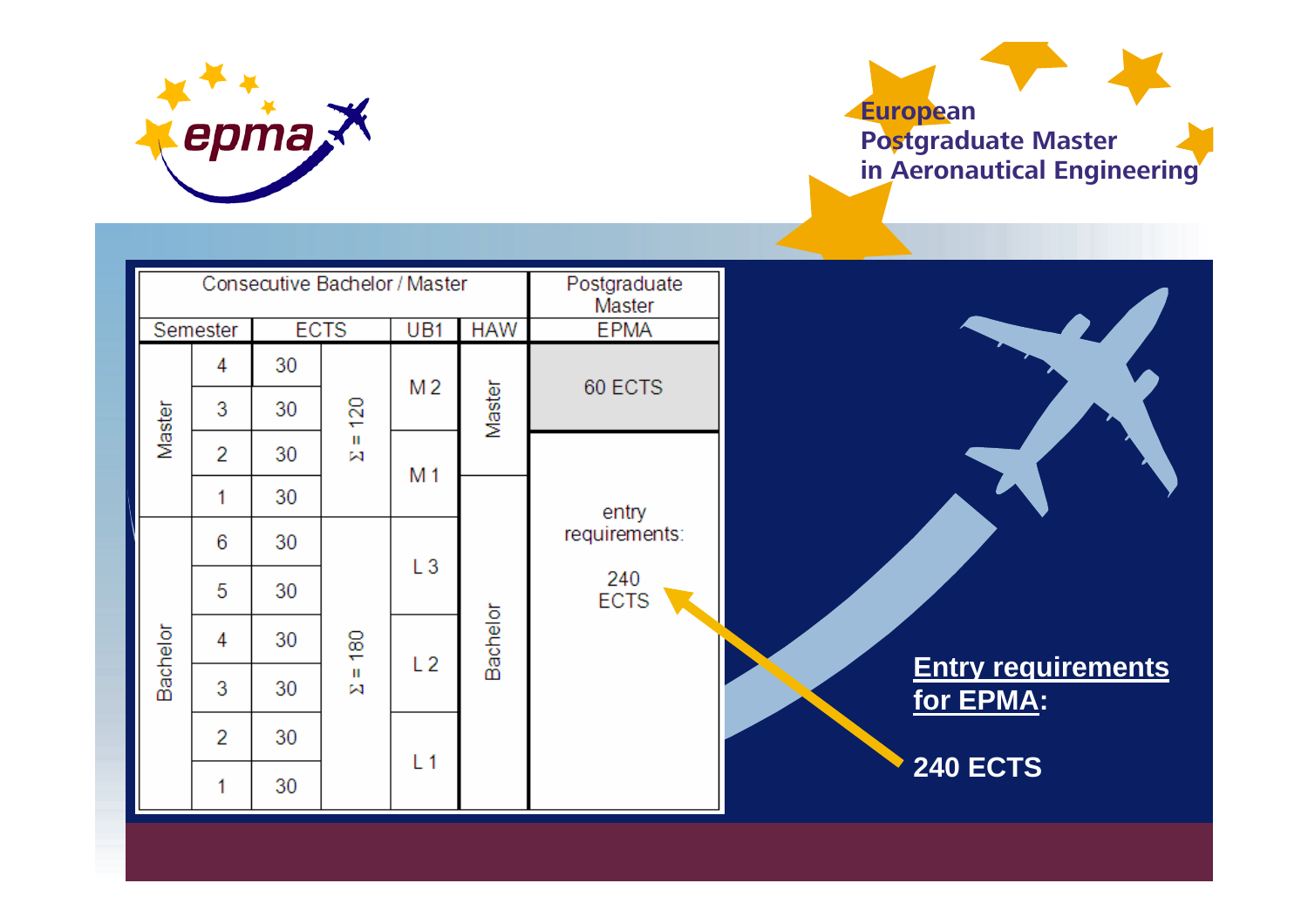

•

**...**

![](_page_10_Picture_1.jpeg)

### **5. Structure and Organisation**

#### **Course content highlights:**

- $\bullet$  **those areas in aeronautical engineering that are crucial to today's aeronautical development activities:**
	- •**composite structures**
	- •**aircraft systems and maintenance**
	- $\bullet$ **aviation economics**
- • **proposed modules place emphasis on topics that are not necessarily part of consecutive Bachelor / Master courses**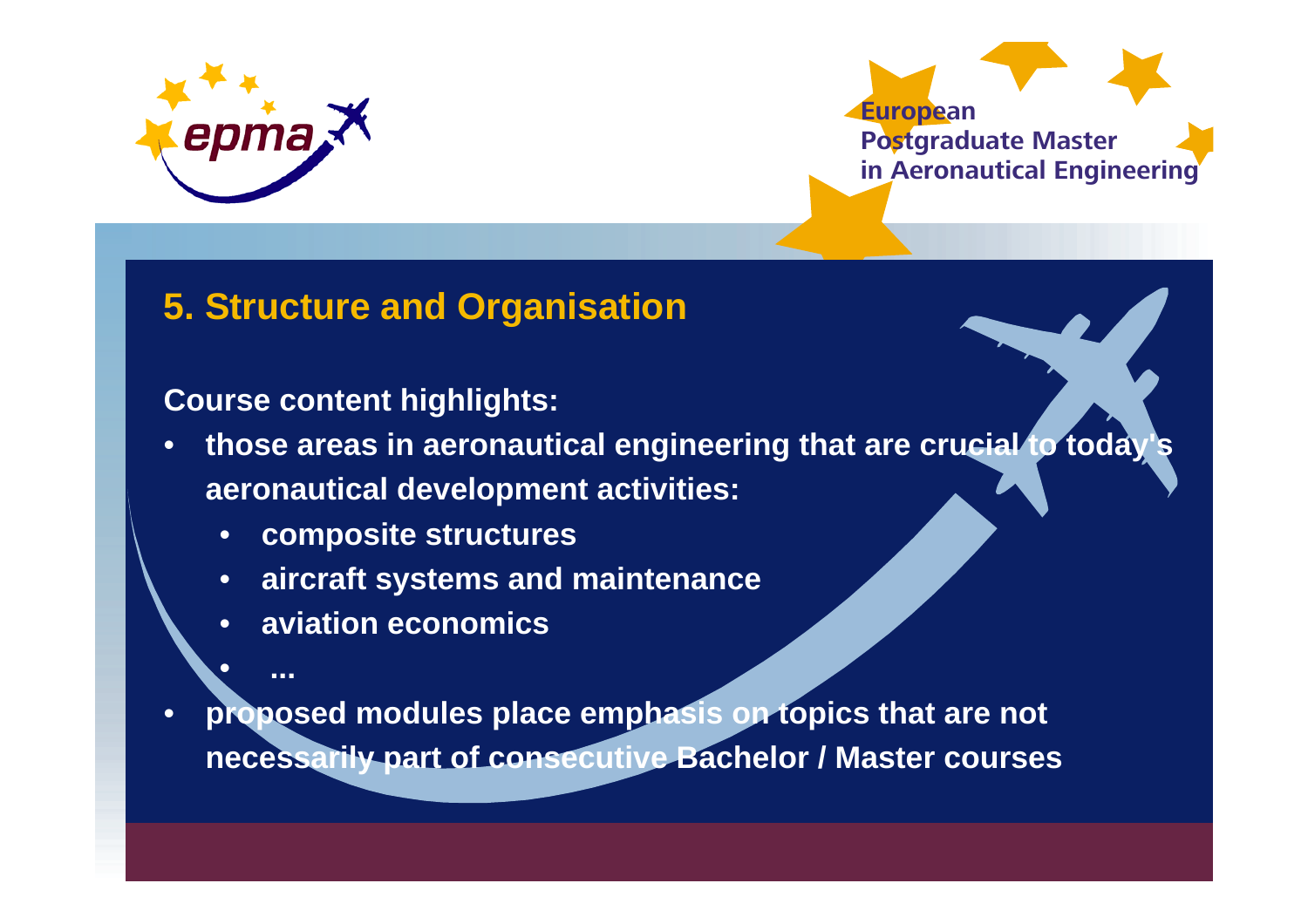![](_page_11_Picture_0.jpeg)

![](_page_11_Picture_1.jpeg)

### **5. Structure and Organisation**

**Part time studies (participants work full time in industry)**

- **1. EPMA based on 10 modules (each: 4 ECTS = 100 h):**
	- •**home study (20 h)**
	- •**contact time (30 h) (= short course)**
	- •**project work (50 h) with e-mail support form lecturer**

**2. EPMA finishes with a Master thesis (20 ECTS = 500 h):**

•**students are encouraged to find a topic in their company**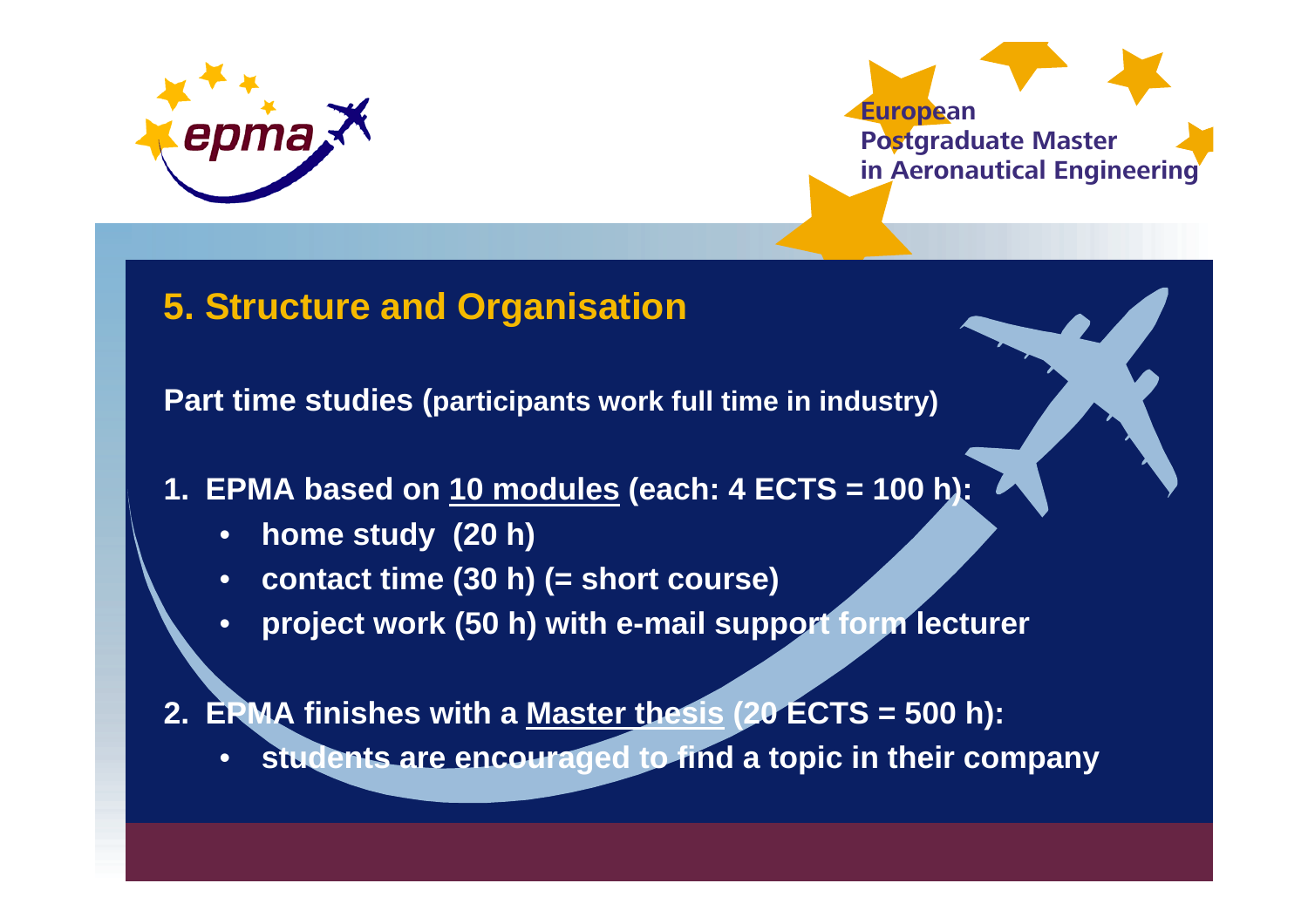![](_page_12_Picture_0.jpeg)

![](_page_12_Picture_1.jpeg)

## **5. Structure and Organisation**

**Module Master Thesis**

**10 \* 4 ECTS + 20 ECTS = 60 ECTS**

**60 ECTS = 2 semesters = 1 year (equivalent full time study)**

**60 ECTS obtained over a period of about 2,5 years**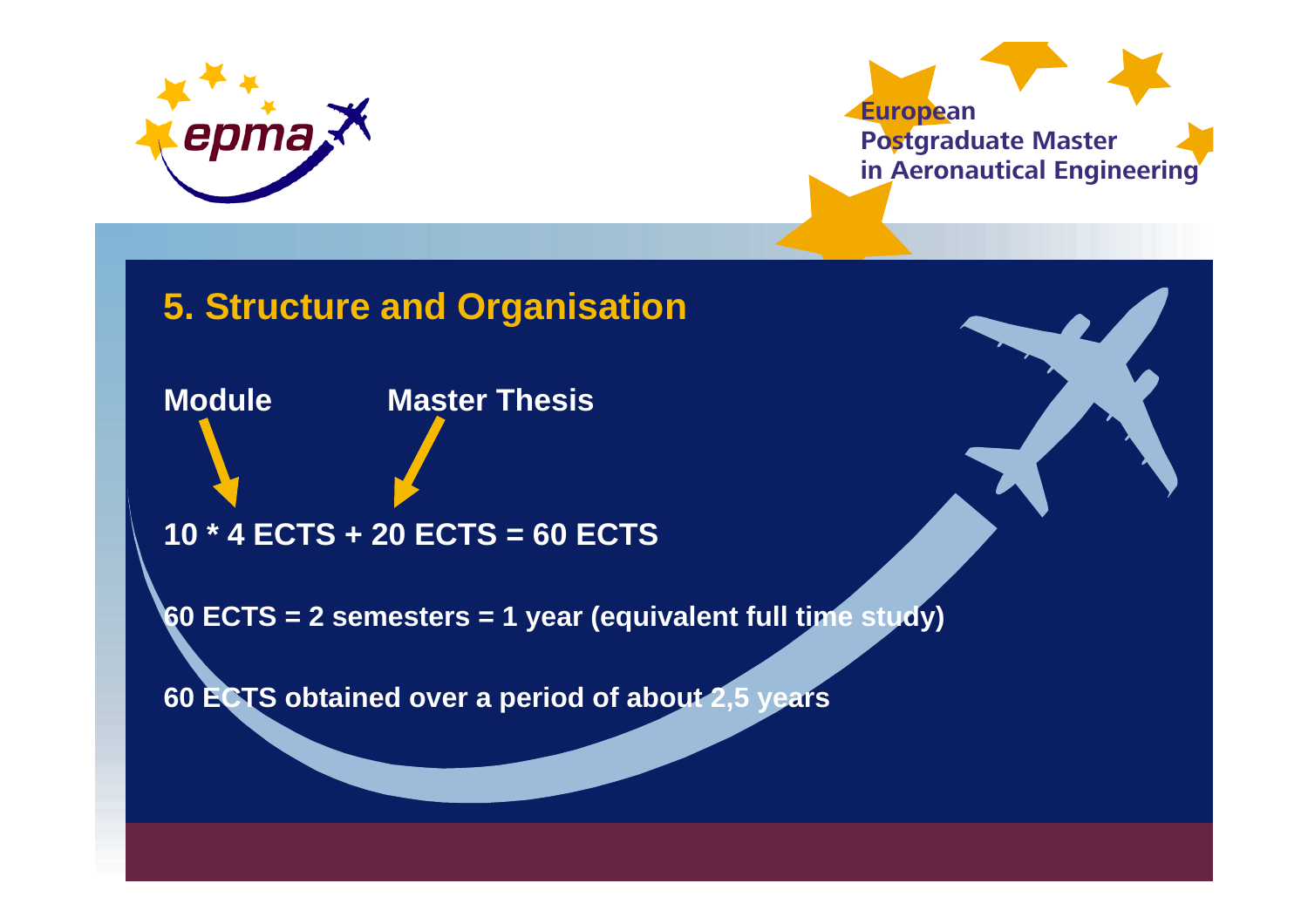![](_page_13_Picture_0.jpeg)

![](_page_13_Picture_1.jpeg)

**"**

**European dimension** 

**"**

## **5. Structure and Organisation**

#### **Modules:**

**1 introductory module is mandatory**

- •**taught in the country of the partner responsible for the module**
- •**responsibility is rotated among main partners**

#### **6 other modules that are mandatory**

• **each main partner is responsible for 2 mandatory modules Students and the contractions** 

#### **student must choose three option modules**

•**associated partners may take up responsibility**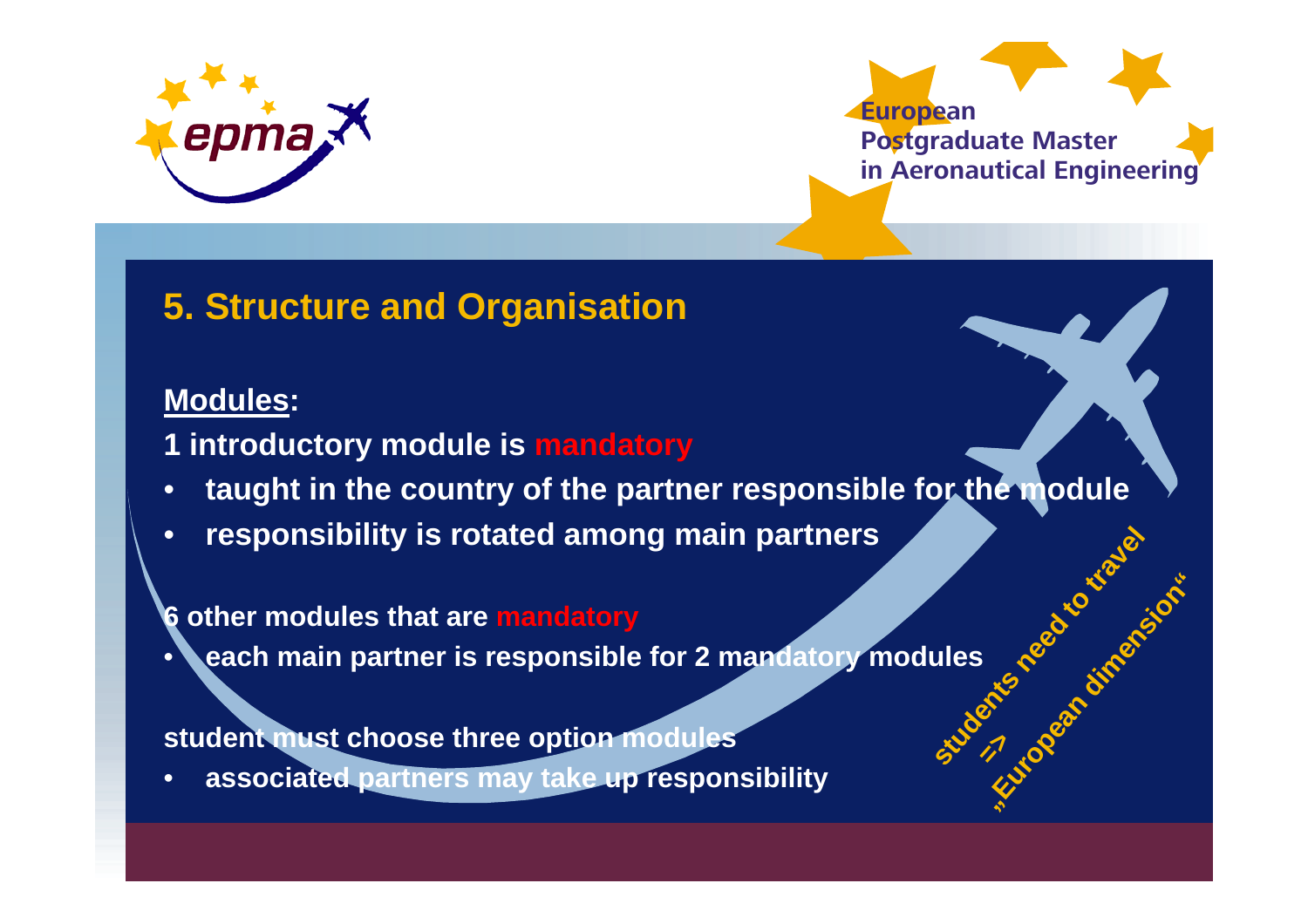![](_page_14_Picture_0.jpeg)

**European Postgraduate Master in Aeronautical Engineering**

#### Joint Module

Introduction to Aeronautical Engineering (mandatory)

#### Reaion BE25:

Katholieke Hogeschool Brugge - Oostende, Belgium Avionic Systems Engineering and Flight Control (mandatory) |Air Transport Economics (mandator∧) Spacionic Systems Design Noise and Vibration Engineering Unmanned Aeronautical Systems

#### Region FR61:

#### Université Bordeaux 1, France

Aircraft Maintenance Management (mandatory) Composite Materials and Maintenance (mandatory) Aircraft Propulsion and Maintenance Reliability and Integrated Logistic Support Finite Element Dimensioning for Composite Materials

#### Region DE 6:

Hamburg University of Applied Sciences, Germany Aircraft Design (mandatory) Design of Lightweight Aircraft Structures (mandatory) Technical University Hamburg-Harburg, Germany

High-Performance Composites for Aircraft Construction Aircraft Systems Technology Aircraft Systems Integration

Associated Partner CFD for Aircraft Aerodynamics

**EPMA modules, regions, universities, areas of expertise and mandatory status**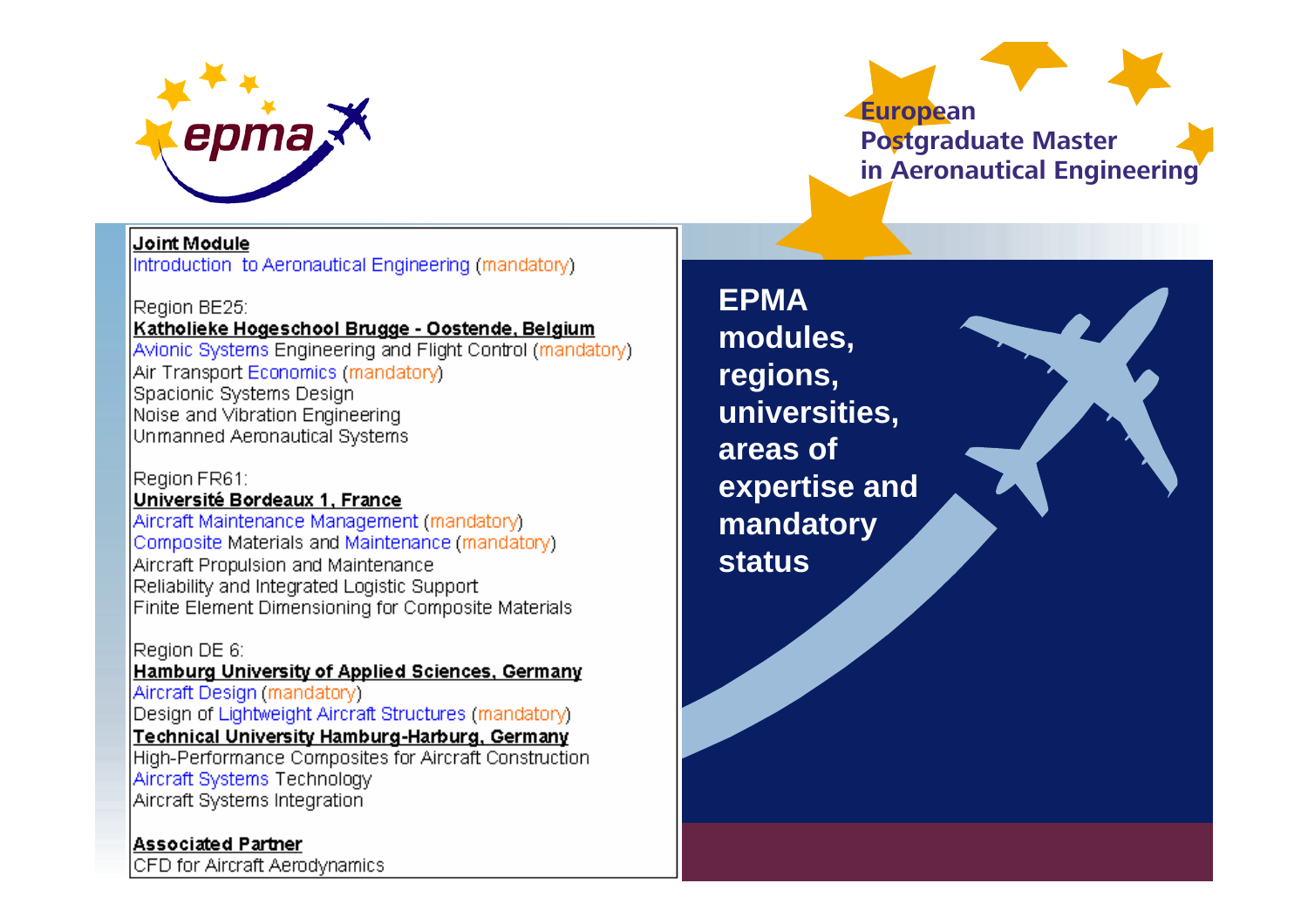![](_page_15_Picture_0.jpeg)

KHBO

IMA

## **European Postgraduate Master in Aeronautical Engineering**

| Total<br>Total<br>2008<br>Année<br>2009<br>Spring<br><b>W</b> inter<br>Spring<br>Winter<br>Semester<br>Month<br>5<br>6<br>7<br>9<br>10<br>з<br>5<br>10<br>2<br>3<br>8<br>11<br>12<br>2<br>4<br>6<br>7<br>o<br>11 12<br>1<br>8<br>4<br>1.<br>Modules<br><b>Mandatory modules</b><br>HAW M1<br>з<br>2<br>G2<br>G <sub>1</sub><br>G2<br>HAW M2<br>G1<br>Introduction Module in HAW<br>G <sub>1</sub><br>KHBO M1<br>2<br>3<br>G <sub>1</sub><br>G2<br>KHBO M2<br>G2<br>G1<br>Introduction Module in KHBO<br>G2<br>TMA M1<br>2<br>2<br>G2<br>G1<br>IMA M2<br>G2<br>$-G1$<br>Introduction Module in IMA<br>optional modules<br>HAW O1<br>3<br>G2<br>G1<br>HAW O2<br>G1<br>HAW O3<br>G <sub>1</sub><br>KHBO 01<br>3<br>G2<br>G1<br>KHBO O2<br>G1<br>KHBO 03<br>G <sub>1</sub><br>IMA O1<br>3<br>G <sub>1</sub><br>G <sub>2</sub> |  |  |  |  |  |  |  |  |  |  |  |  |  |  |
|---------------------------------------------------------------------------------------------------------------------------------------------------------------------------------------------------------------------------------------------------------------------------------------------------------------------------------------------------------------------------------------------------------------------------------------------------------------------------------------------------------------------------------------------------------------------------------------------------------------------------------------------------------------------------------------------------------------------------------------------------------------------------------------------------------------------------|--|--|--|--|--|--|--|--|--|--|--|--|--|--|
|                                                                                                                                                                                                                                                                                                                                                                                                                                                                                                                                                                                                                                                                                                                                                                                                                           |  |  |  |  |  |  |  |  |  |  |  |  |  |  |
|                                                                                                                                                                                                                                                                                                                                                                                                                                                                                                                                                                                                                                                                                                                                                                                                                           |  |  |  |  |  |  |  |  |  |  |  |  |  |  |
|                                                                                                                                                                                                                                                                                                                                                                                                                                                                                                                                                                                                                                                                                                                                                                                                                           |  |  |  |  |  |  |  |  |  |  |  |  |  |  |
|                                                                                                                                                                                                                                                                                                                                                                                                                                                                                                                                                                                                                                                                                                                                                                                                                           |  |  |  |  |  |  |  |  |  |  |  |  |  |  |
|                                                                                                                                                                                                                                                                                                                                                                                                                                                                                                                                                                                                                                                                                                                                                                                                                           |  |  |  |  |  |  |  |  |  |  |  |  |  |  |
|                                                                                                                                                                                                                                                                                                                                                                                                                                                                                                                                                                                                                                                                                                                                                                                                                           |  |  |  |  |  |  |  |  |  |  |  |  |  |  |
|                                                                                                                                                                                                                                                                                                                                                                                                                                                                                                                                                                                                                                                                                                                                                                                                                           |  |  |  |  |  |  |  |  |  |  |  |  |  |  |
|                                                                                                                                                                                                                                                                                                                                                                                                                                                                                                                                                                                                                                                                                                                                                                                                                           |  |  |  |  |  |  |  |  |  |  |  |  |  |  |
|                                                                                                                                                                                                                                                                                                                                                                                                                                                                                                                                                                                                                                                                                                                                                                                                                           |  |  |  |  |  |  |  |  |  |  |  |  |  |  |
|                                                                                                                                                                                                                                                                                                                                                                                                                                                                                                                                                                                                                                                                                                                                                                                                                           |  |  |  |  |  |  |  |  |  |  |  |  |  |  |
|                                                                                                                                                                                                                                                                                                                                                                                                                                                                                                                                                                                                                                                                                                                                                                                                                           |  |  |  |  |  |  |  |  |  |  |  |  |  |  |
|                                                                                                                                                                                                                                                                                                                                                                                                                                                                                                                                                                                                                                                                                                                                                                                                                           |  |  |  |  |  |  |  |  |  |  |  |  |  |  |
|                                                                                                                                                                                                                                                                                                                                                                                                                                                                                                                                                                                                                                                                                                                                                                                                                           |  |  |  |  |  |  |  |  |  |  |  |  |  |  |
|                                                                                                                                                                                                                                                                                                                                                                                                                                                                                                                                                                                                                                                                                                                                                                                                                           |  |  |  |  |  |  |  |  |  |  |  |  |  |  |
|                                                                                                                                                                                                                                                                                                                                                                                                                                                                                                                                                                                                                                                                                                                                                                                                                           |  |  |  |  |  |  |  |  |  |  |  |  |  |  |
|                                                                                                                                                                                                                                                                                                                                                                                                                                                                                                                                                                                                                                                                                                                                                                                                                           |  |  |  |  |  |  |  |  |  |  |  |  |  |  |
|                                                                                                                                                                                                                                                                                                                                                                                                                                                                                                                                                                                                                                                                                                                                                                                                                           |  |  |  |  |  |  |  |  |  |  |  |  |  |  |
|                                                                                                                                                                                                                                                                                                                                                                                                                                                                                                                                                                                                                                                                                                                                                                                                                           |  |  |  |  |  |  |  |  |  |  |  |  |  |  |
|                                                                                                                                                                                                                                                                                                                                                                                                                                                                                                                                                                                                                                                                                                                                                                                                                           |  |  |  |  |  |  |  |  |  |  |  |  |  |  |
|                                                                                                                                                                                                                                                                                                                                                                                                                                                                                                                                                                                                                                                                                                                                                                                                                           |  |  |  |  |  |  |  |  |  |  |  |  |  |  |
|                                                                                                                                                                                                                                                                                                                                                                                                                                                                                                                                                                                                                                                                                                                                                                                                                           |  |  |  |  |  |  |  |  |  |  |  |  |  |  |
|                                                                                                                                                                                                                                                                                                                                                                                                                                                                                                                                                                                                                                                                                                                                                                                                                           |  |  |  |  |  |  |  |  |  |  |  |  |  |  |
| IMA O2<br>G1                                                                                                                                                                                                                                                                                                                                                                                                                                                                                                                                                                                                                                                                                                                                                                                                              |  |  |  |  |  |  |  |  |  |  |  |  |  |  |
| IMA O3<br>G <sub>1</sub><br><b>Thesis</b>                                                                                                                                                                                                                                                                                                                                                                                                                                                                                                                                                                                                                                                                                                                                                                                 |  |  |  |  |  |  |  |  |  |  |  |  |  |  |
| <b>HAW</b>                                                                                                                                                                                                                                                                                                                                                                                                                                                                                                                                                                                                                                                                                                                                                                                                                |  |  |  |  |  |  |  |  |  |  |  |  |  |  |

G1 thesis supe

**EPMA programme general outline**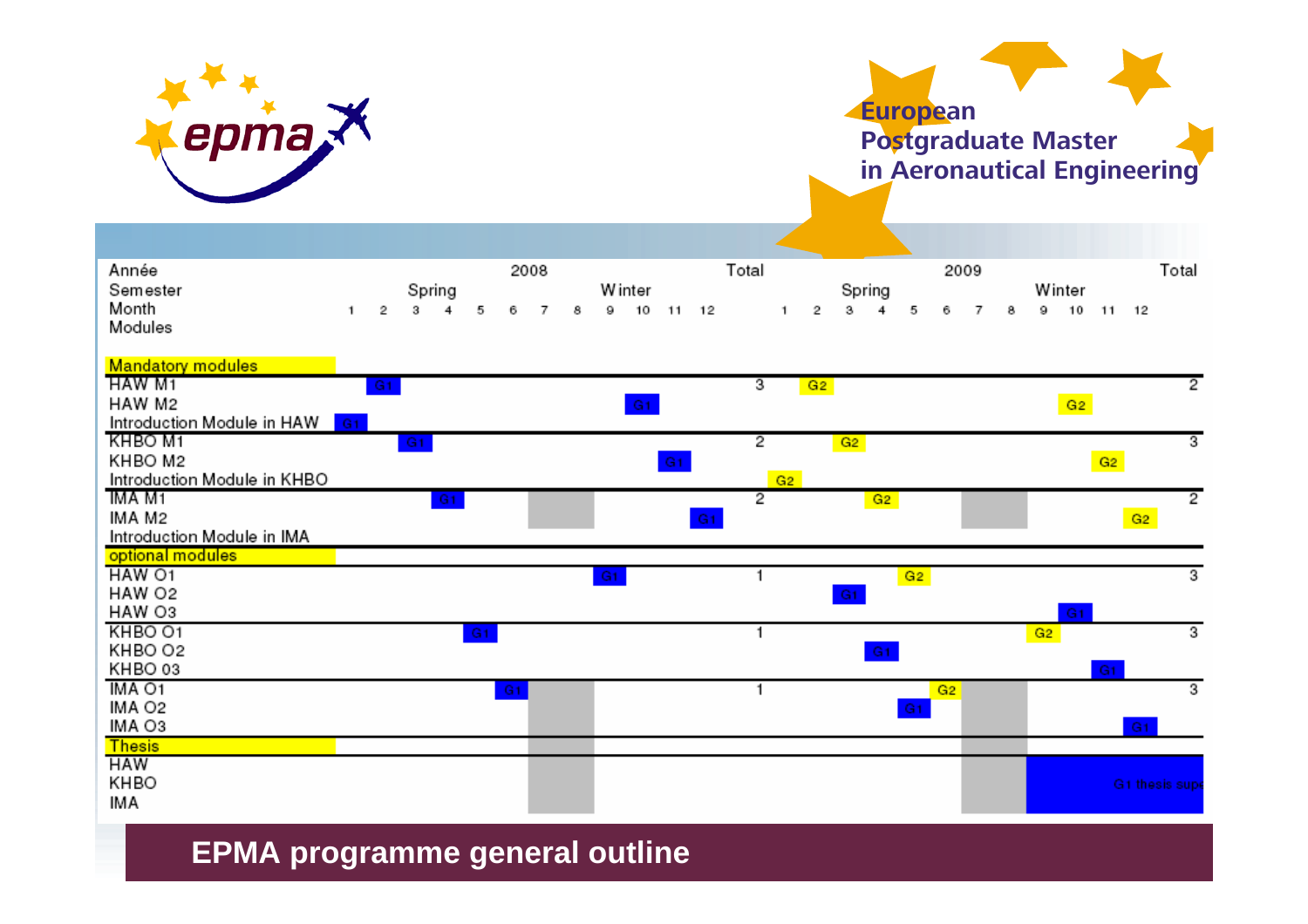![](_page_16_Picture_0.jpeg)

![](_page_16_Picture_1.jpeg)

## **6. Pedagogical and Didactical Approaches**

- •**home studies, project work**
- • **short courses:**
	- •**lectures**
	- $\bullet$ **tutorials**
	- •**group exercises**
	- **short visits to industry**
- •**e-learning**
- •**blended learning**
- •**distance learning**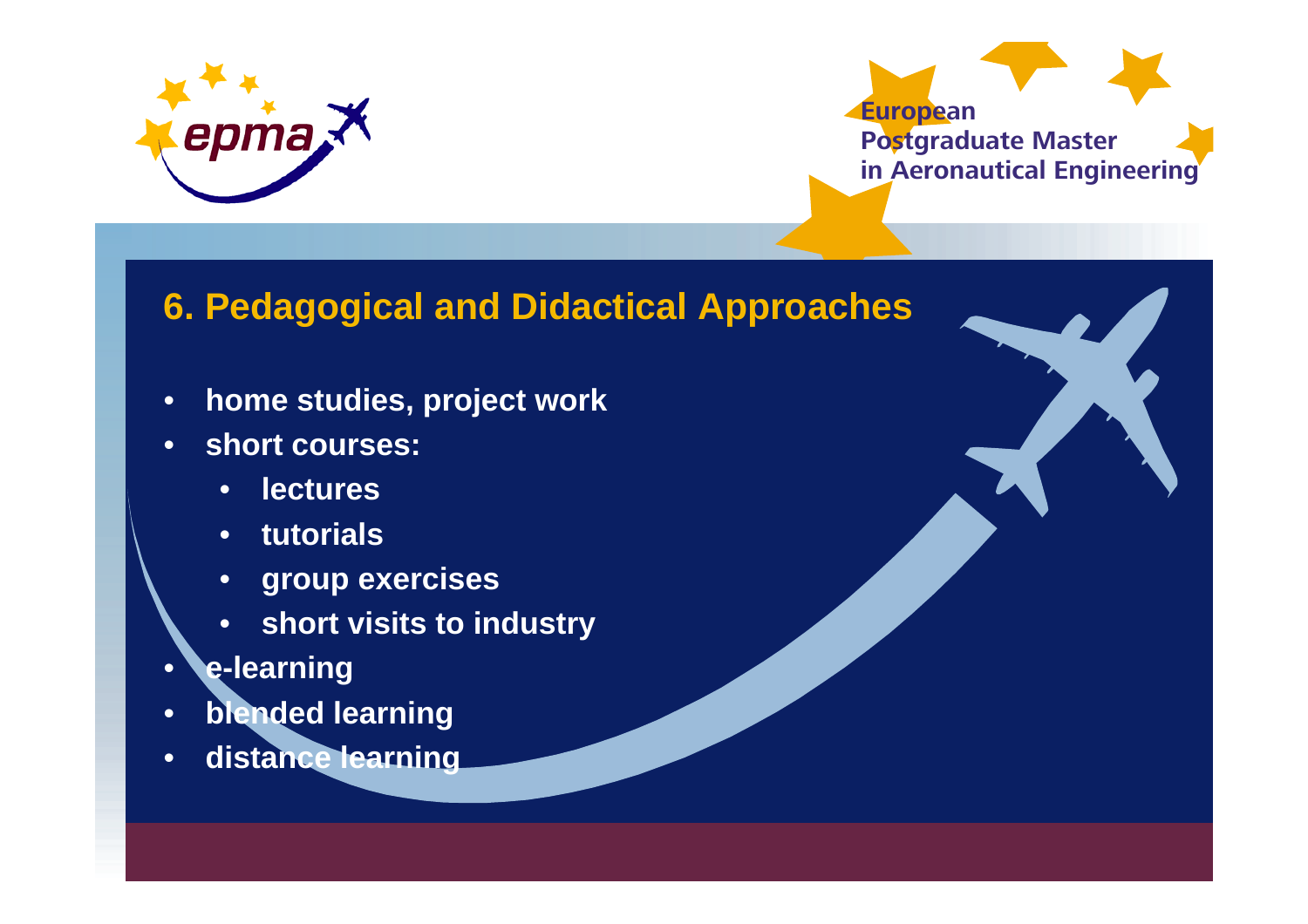![](_page_17_Picture_0.jpeg)

 $\bullet$ 

![](_page_17_Picture_1.jpeg)

## **7. Quality Assurance Mechanisms**

- • **EPMA Academic Quality Management Board (EAQ)**
	- •**one person from each partner university**
	- $\bullet$ **one from an associated university**
	- •**one or several persons from industry**
- • **EPMA Management Board (EMB)**
	- **EAQ and EMB are in close contact with each other**
- •**EAQ and EMB report to the EPMA project coordinator**
- •**module assessed by participants with detailed questionnaire**
- $\bullet$ **lecturer's experience with the module recorded**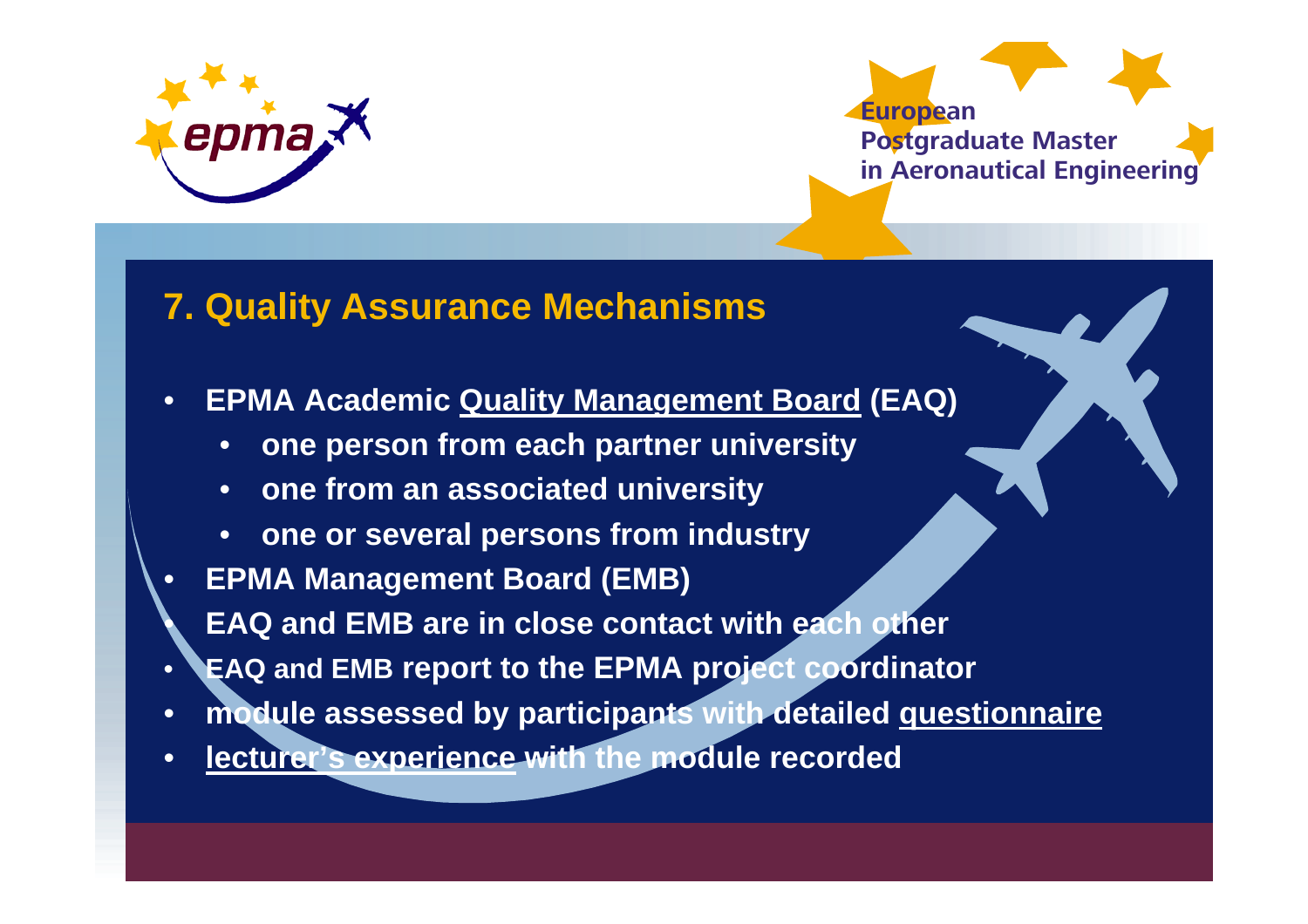![](_page_18_Picture_0.jpeg)

![](_page_18_Picture_1.jpeg)

### **8. Joint and Double Degree**

- •**HAW awards EPMA joint degree together with partners**
- • **Students can get double (second) degree from UB1 / KHBO if:**
	- $\bullet$  **they write a thesis supervised at UB1 / KHBO on a subject from the UB1 / KHBO area of expertise**

**EPMA will probably not offer a "Real Joint Degree", but fulfils more than enough criteria to award simply a "Joint Degree": One degree is awarded in the name of the participating institution at which the student is registered (HAW). An additional unofficial degree certificate is awarded on behalf of the whole partnership, to testify that the programme has been developed and taught jointly.**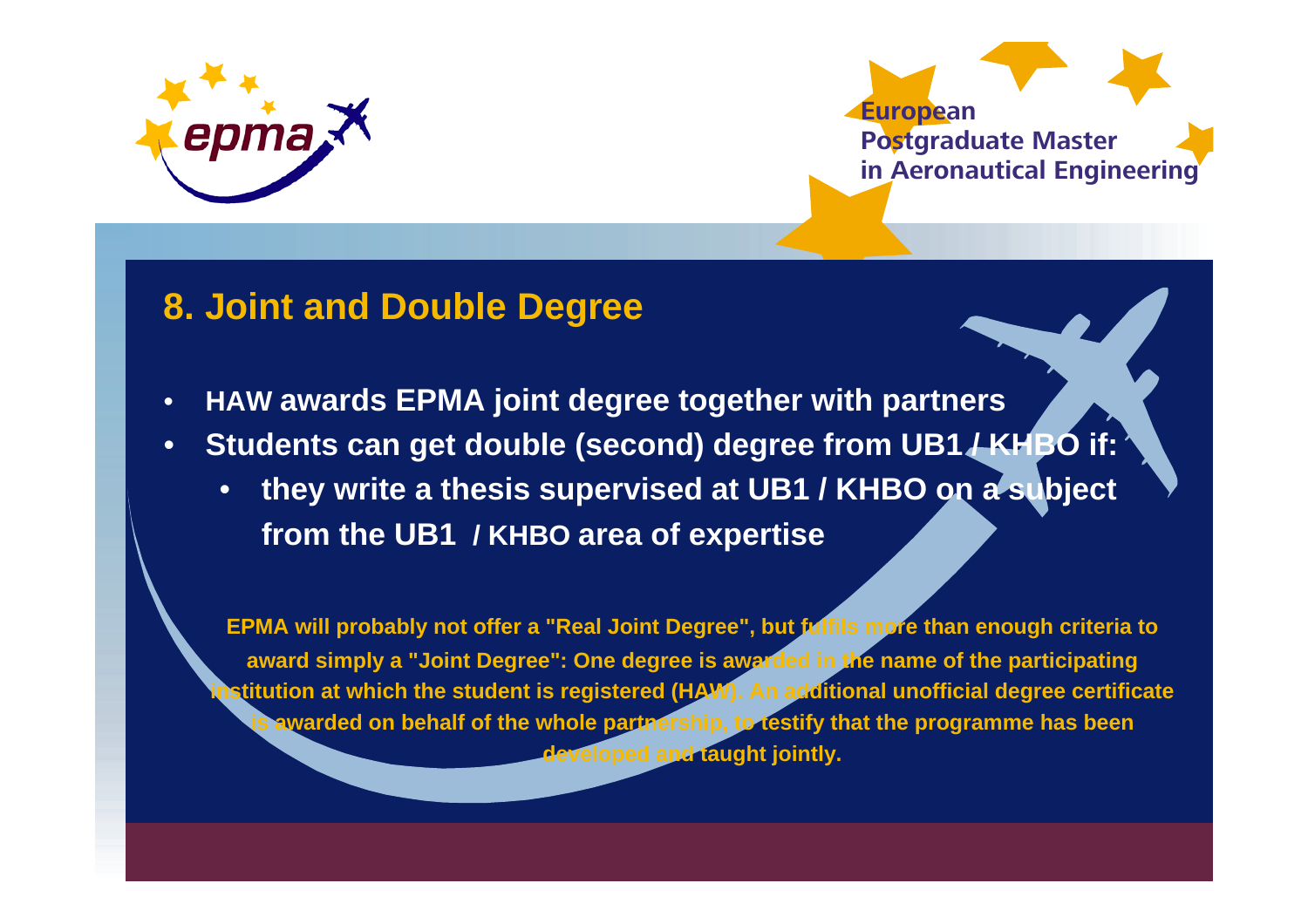![](_page_19_Picture_0.jpeg)

**•**

**•**

![](_page_19_Picture_1.jpeg)

## **8. Joint and Double Degree**

**TAUCH explains: "Joint degrees are normally awarded after a study programmes that correspond to all or at least some of the following characteristics:**

- **• the programmes are developed and/or approved jointly by several institutions;**
- **• students [come] from each participating institution;**
- **• the students' stays at the participating institutions are of comparable length:**
	- **periods of study and exams passed at the partner institution(s) are recognised fully and automatically;**
- **professors of each participating institution also teach at the other institutions, work out the curriculum jointly and form joint commissions for admission and exami-nations;**
- **• after completion of the full programme, the student either obtains the national degrees of each participat-ing institution or a degree (in fact usually an unofficial 'certificate' or 'diploma") awarded jointly by them."**

### **All six criteria seem to be fulfilled by EPMA**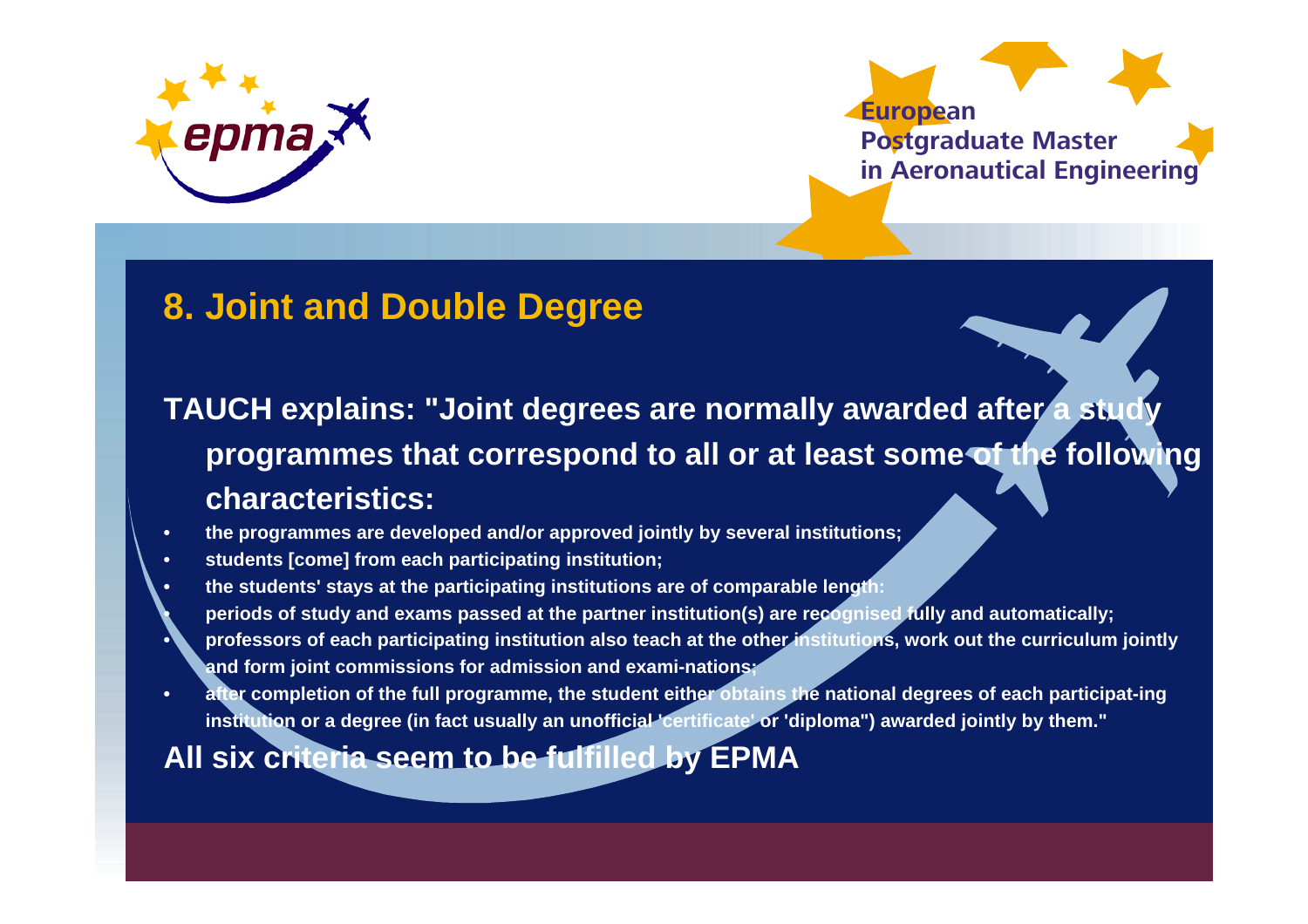![](_page_20_Picture_0.jpeg)

![](_page_20_Picture_1.jpeg)

## **9. Contracts and Examination Regulations**

### **1. During time of (EU funded) curriculum development:**

- •**Application for Curriculum Development**
- •**Trilateral Partner Agreement (for EU)**

### **2. After time of (EU funded) curriculum development:**

- •**Trilateral Partner Contract**
- •**Examination Regulations**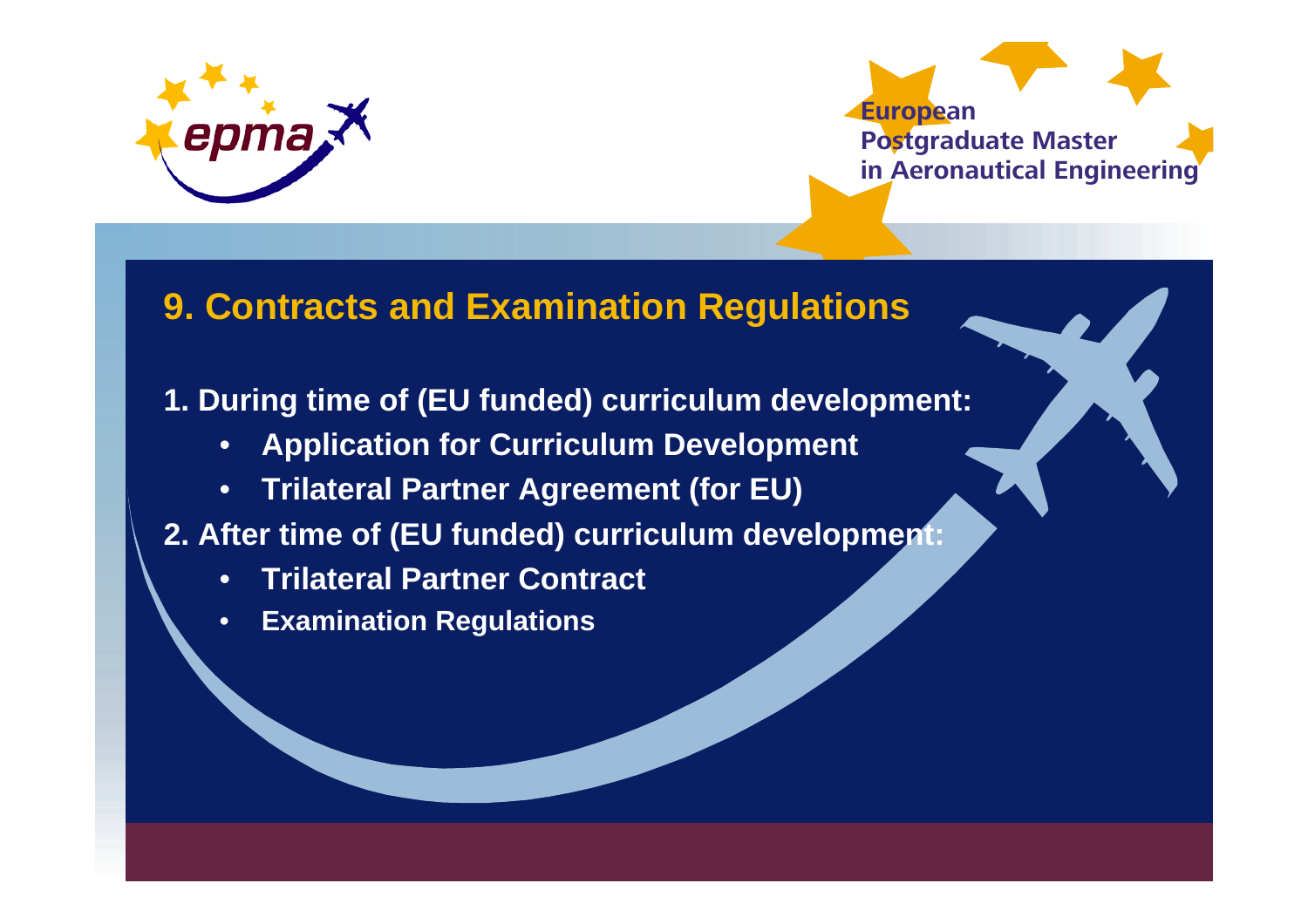![](_page_21_Picture_0.jpeg)

![](_page_21_Picture_1.jpeg)

## **10. Degree Accreditation and Dissemination**

### **Accredidation:**

- •**HAW is responsible for accreditation**
- • **accreditation will is done via "Zentrale Evaluations- und Akkreditierungsagentur Hannover" (ZEvA Hannover)**

### **Dissemination:**

**•**

- **aviation congress, workshop, fair**
- **• EPMA website**
- **• poster, leaflet (flyer)**
- **• mailings of leaflet and covering letter**
- **• advertisements in an official aviation magazine**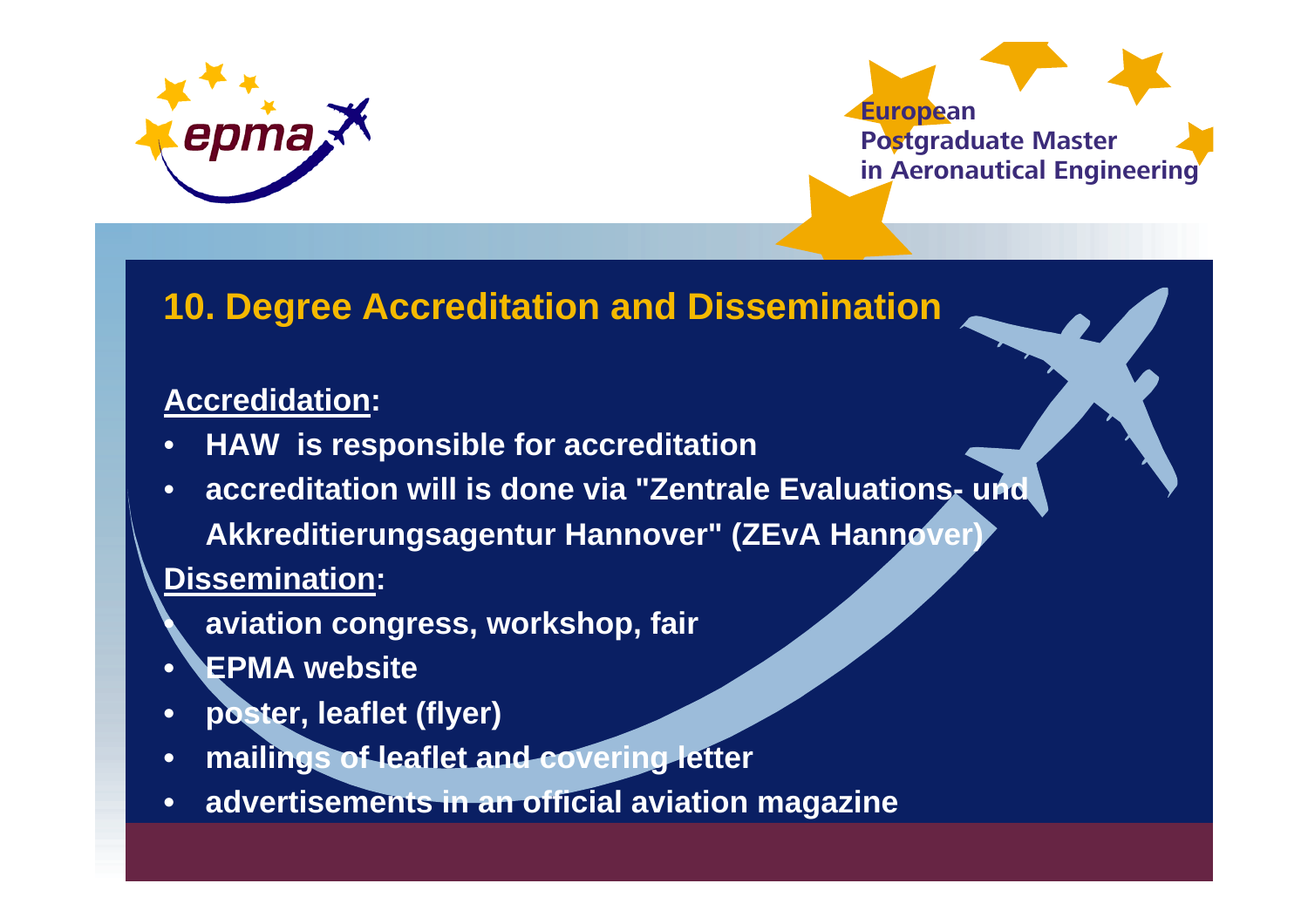![](_page_22_Picture_0.jpeg)

![](_page_22_Picture_1.jpeg)

## **11. Corporate Design**

- • **Corporate Identity requires**
	- **Corporate Design (Corporate Visual Identity):**
	- **1. Corporate visual identity provides an organisation with visibility and 'recognisability' ...**
	- **2. Corporate visual identity symbolises an organisation ... and, hence, contributes to its image and reputation ...**
- • **For EPMA the corporate design encompasses:**
	- **logo, web design, PowerPoint template**
	- $\bullet$ **poster, flyer**
	- •**URL:**

•

# www.EPMA.aero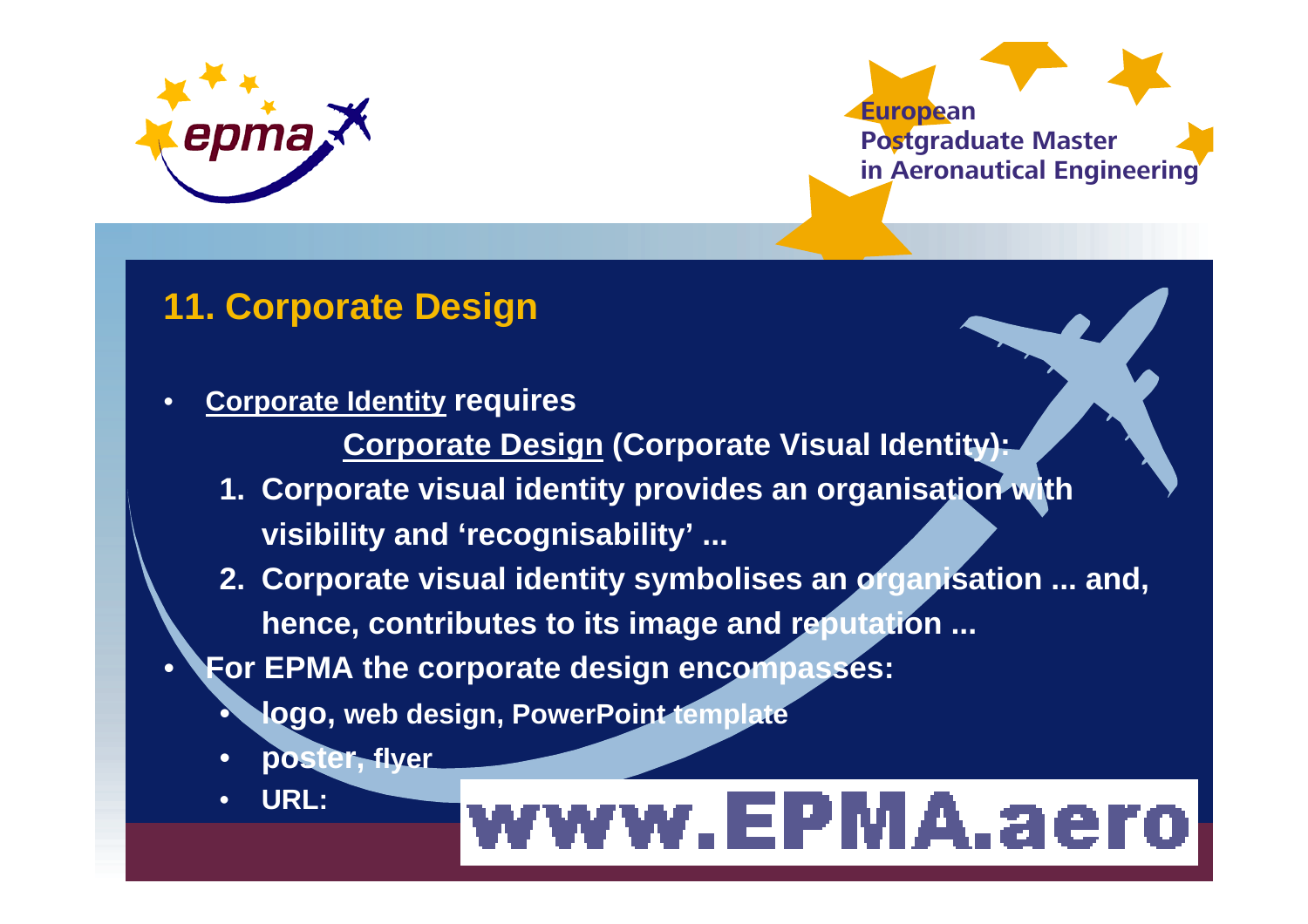![](_page_23_Picture_0.jpeg)

#### European **European Postgraduate Master**

**in Aeronautical Engineering**

#### Modules<sup>\*</sup>

Introduction to Aeronautical Engineering

#### **EPMAposter**

Oostende: Qostende:<br>Avionic Systems Engineering and Flight Control \*\*<br>Air Transport Economics \*\*<br>Spacionic Systems Design Noise and Vibration Engineering **Unmanned Aeronautical Systems** 

#### Bordeaux

Aircraft Maintenance Management \*\* Composite Materials and Maintenance \*\* Aircraft Propulsion and Maintenance Reliability and Integrated Logistic Support Finite Element Dimensioning for Composite Materials

#### Hamburg:

Aircraft Design \*\* Design of Lightweight Aircraft Structures \*\* High Performance Fibre Reinforced Composite Materials Aircraft Systems Technology Aircraft Systems Integration

Other Location:<br>CFD for Aircraft Arrodynamics

to be confirmed \*\* mandatory module

![](_page_23_Picture_12.jpeg)

![](_page_23_Picture_13.jpeg)

![](_page_23_Picture_14.jpeg)

- Part time study programme
- # Joint European master programme
- Awards joint/double master degree
- Funded by European Commission

![](_page_23_Picture_19.jpeg)

#### Target group: Graduates

- . with aeronautical engineering degree
- · minimum of 4 years of academic training (or equivalent credits) and some years of relevant industry experience

#### Study programme:

- 60 ECTS (equivalent to 1 year fully Ddy)
- · 10 short courses:
	- · duration one week
	- · preparation and homework reguled
- master thesis
- combined in teachi
	- and industry's expertise · academi

#### Partners in dgramme:

Rochechale for Angewandte Wissenschaften Koniburg

- · Hochschule für Angewandte Wissenschaften
	- tholieke Hogeschool Brugge Oostende
- Université Bordeaux 1

Namburg: University of Applied Sciences

![](_page_23_Picture_35.jpeg)

![](_page_23_Picture_36.jpeg)

![](_page_23_Picture_37.jpeg)